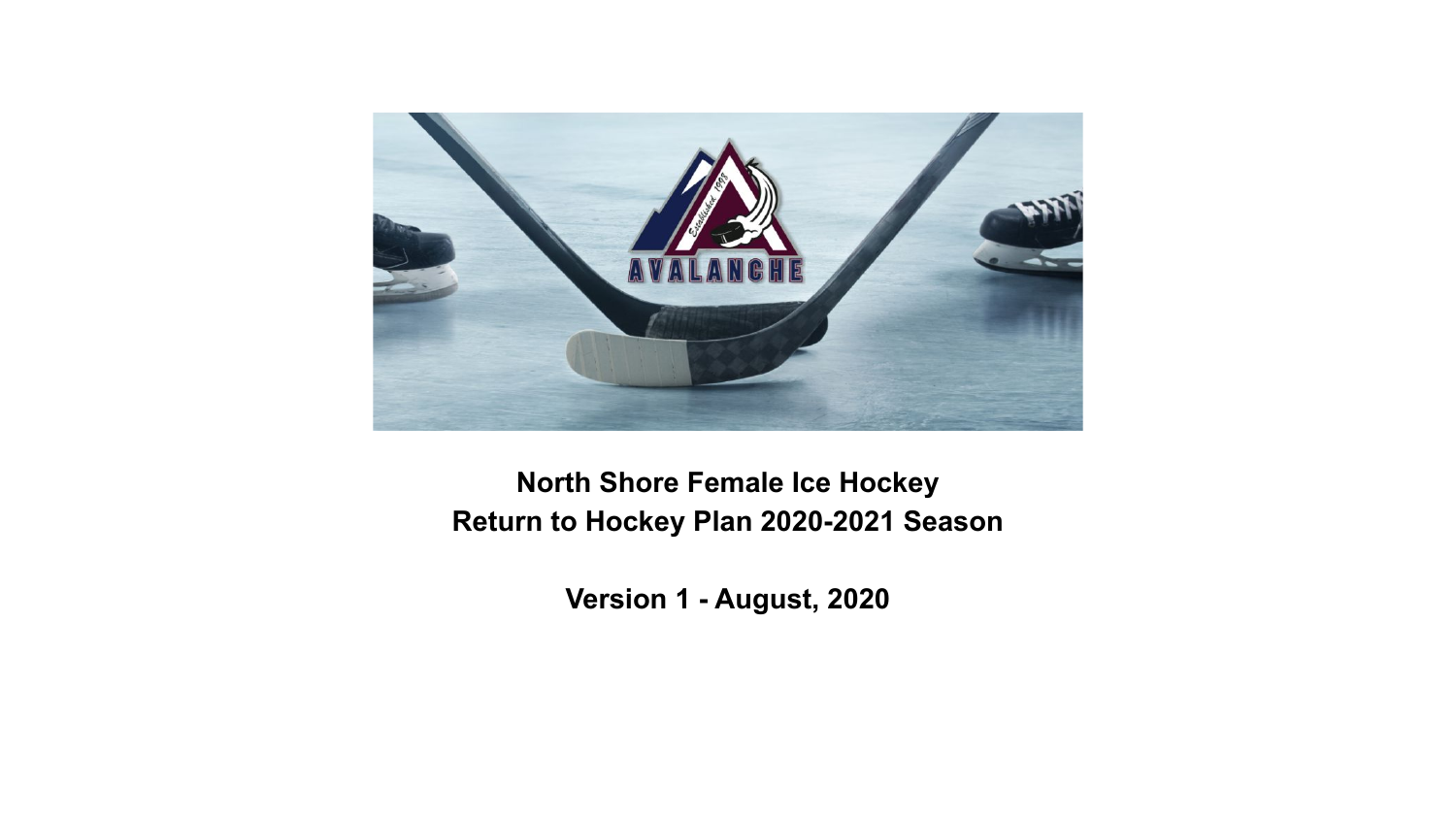

# **Overview**

- The North Shore Female Ice Hockey Association (NSFIHA) recognizes that life is different, as a result of Covid-19 (coronavirus).
- Although the province of BC continues to "open up", the 2020-21 hockey season will undoubtedly be different.
- Our intention is to communicate what we expect will be different, based on the information available, and communicate the added steps we are taking in concert with our partners (including the facilities we use) to:
	- Mitigate risk to participants, volunteers, and coaches
	- Invest in player development
	- Foster a love of the game and continue to grow the game in our communities
- Until COVID-19 is either eradicated, a vaccine is developed, or a cure is found, there is no way of completely eliminating the risk of infection.
- The 2020-21 season will not be possible without the support, commitment and patience of participants, volunteers, and coaches.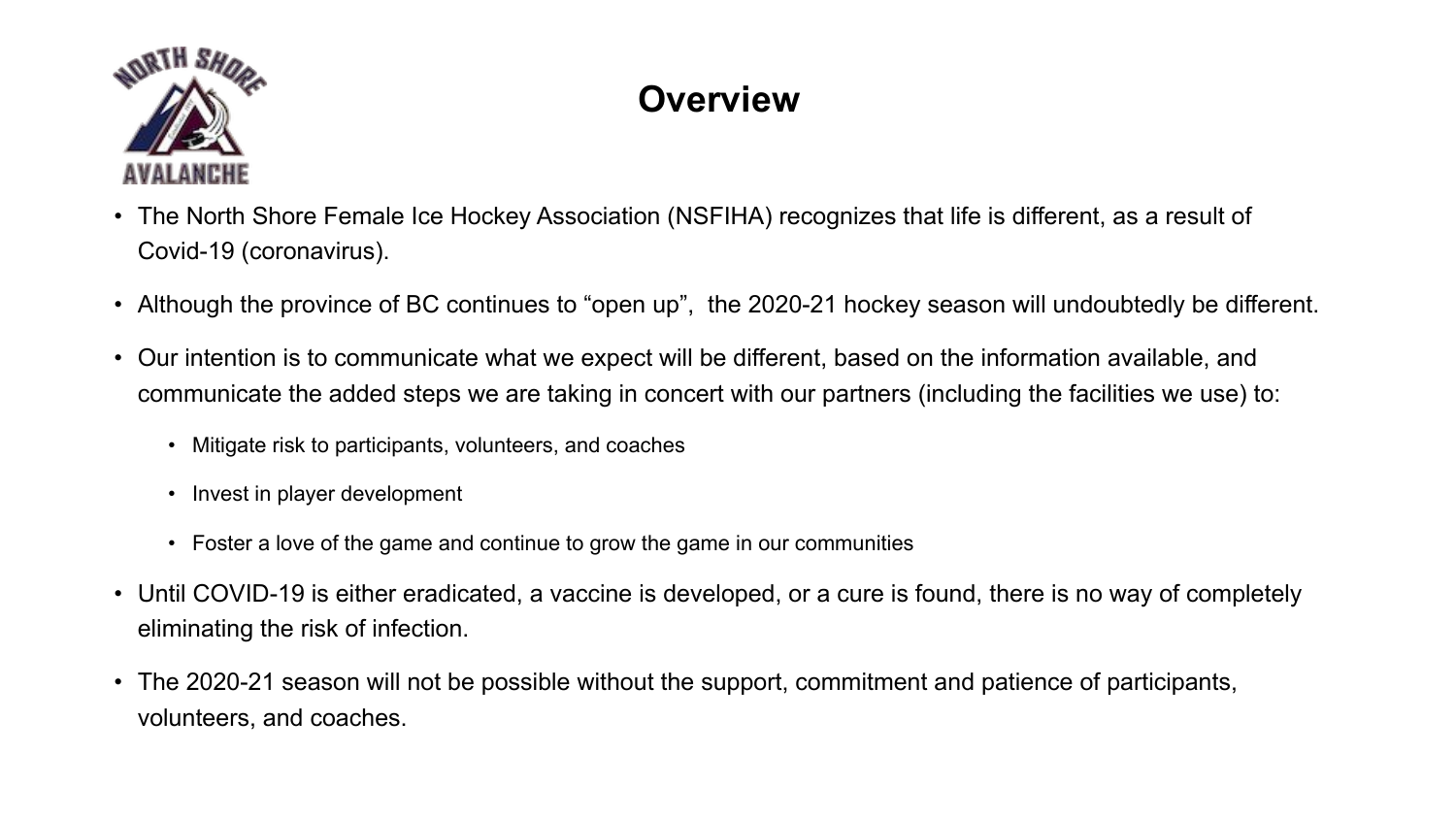

#### **Our Mission is the same**

- We are committed to providing young females an opportunity to play competitive or recreational ice hockey in a **safe** and **enjoyable environment**.
- We are committed to providing a **fun** and **enriching experience**
- Our **top priority** is the **health** and **safety** of participants.
- We recognize the importance of hockey and the Avalanche community to participants (players, families, volunteers, and coaches).
- Your feedback and involvement is key to the advancement or our program.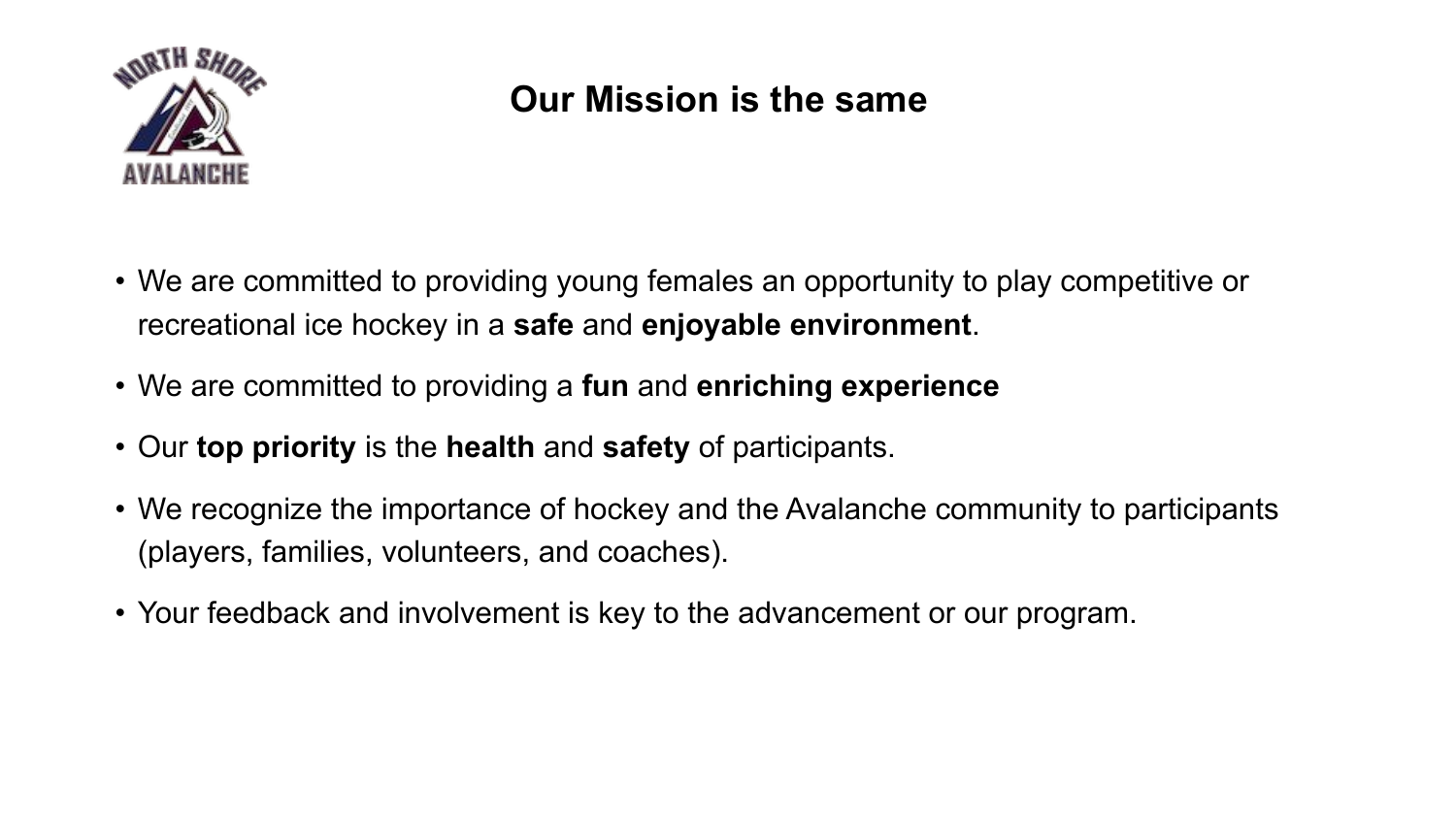

#### **Communication Officer**

- Andrew Smyth, President NSFIHA, will be our point person should anyone within the Avalanche family test positive for Covid-19, suspect they may have Covid-19, or have questions pertaining to the following Covid-19 Illness Policy.
	- The Communication Officer will share relevant public health updates during the season and communicate on a regular basis with our arenas about their guidelines and updates.
	- The Communication Officer will liaise with families, coaches, managers, HCSPs and public health authorities to assist in contact tracing, if required.
	- [president@northshoregirlshockey.com](mailto:president@northshoregirlshockey.com)
- Please review the following Covid-19 Illness Policy for self assessment, illness reporting, doctor's notes and self isolation requirements.
	- The Policy follows the rules and regulations of our arenas, which comply with public health requirements
	- The Policy is subject to change as a result of new information, guidelines, and/or local, provincial, or federal mandates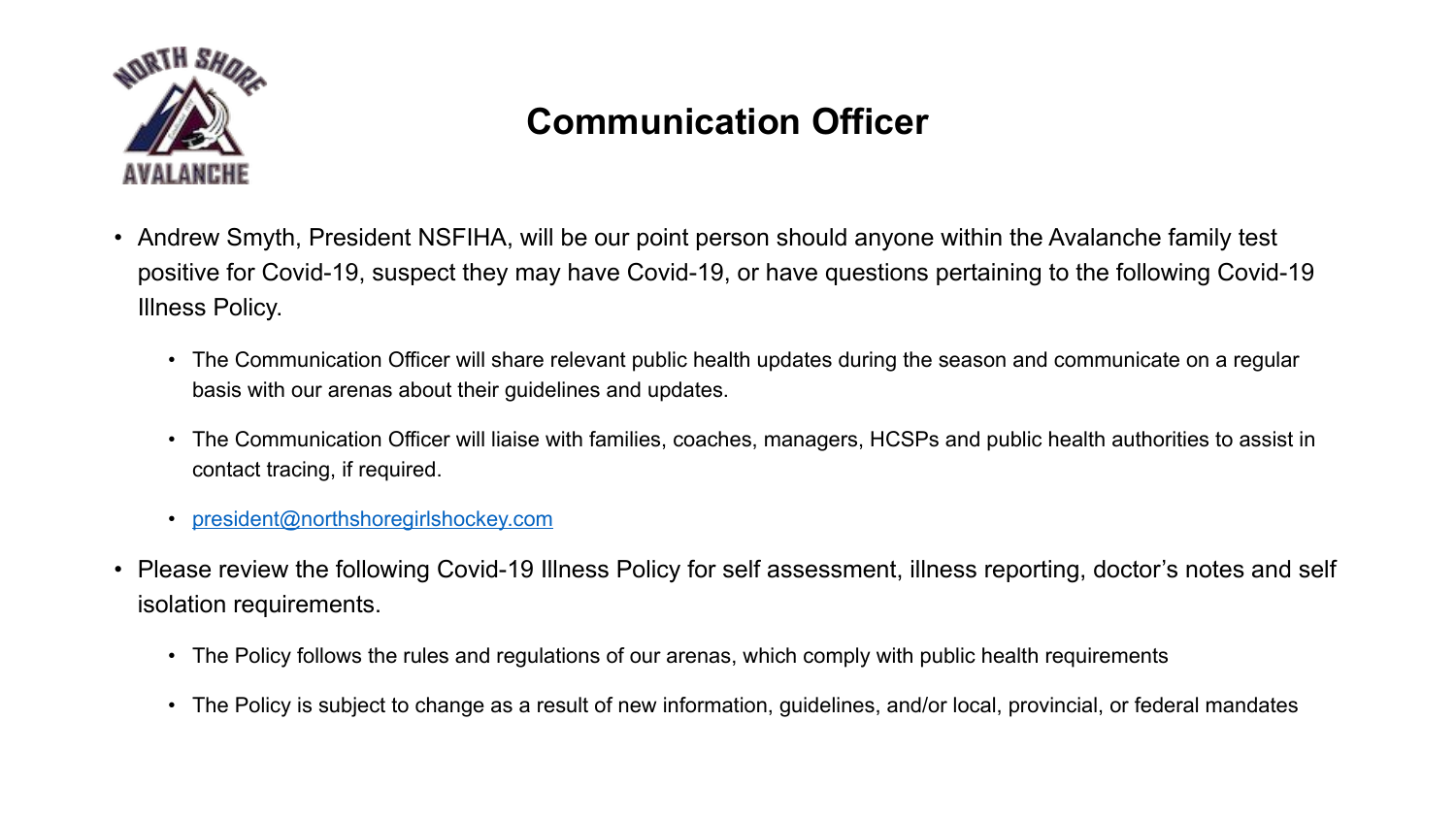

#### **Covid-19 Illness Policy**

- **• Players, families, coaches, and volunteers must remain diligent in following public health instructions during the upcoming season. In this policy, "Team member" includes player, volunteer, coach, and parent/spectator.**
- Team members must complete a personal health check or self assessment before coming to practices or games. Team members must not come to practices or games if they are feeling unwell or anyone in their household is feeling unwell.
- Team members must inform the coach, team manager, or HCSP immediately if they feel any symptoms of Covid-19 and must remain at home and contact Health Link BC at 8-1-1 or a doctor for further guidance.
- Team members who begin to feel sick at a practice or game must inform the coach, team manager, or HCSP immediately and go home and contact Health Link BC at 8-1-1 or a doctor for further guidance.
- Team members awaiting the results of a Covid-19 test must self-isolate for at least 14 days before attending a practice or game.
- Team members who have reported symptoms to a coach, team manager, or HCSP, have left practice or a game due to symptoms, or who test positive for Covid-19, are not permitted at practices or games without a doctor's note.
- Team members who test positive for Covid-19 must report this information to the Avalanche Covid-19 Communications Officer.
- Coaches, team managers, and HCSPs must report to the Avalanche Covid-19 Communications Officer if they have been informed by a Team Member of symptoms of Covid-19 or if a Team Member has left a practice or game due to symptoms of Covid-19.
- Team members who have been in close contact with someone who is experiencing symptoms of Covid-19, awaiting the results of a Covid-19 test, or has tested positive for Covid-19, must self-isolate for at least 14 days before attending practices or games.
- Team members who have travelled outside of Canada must self-isolate for 14 days before attending a practice or game.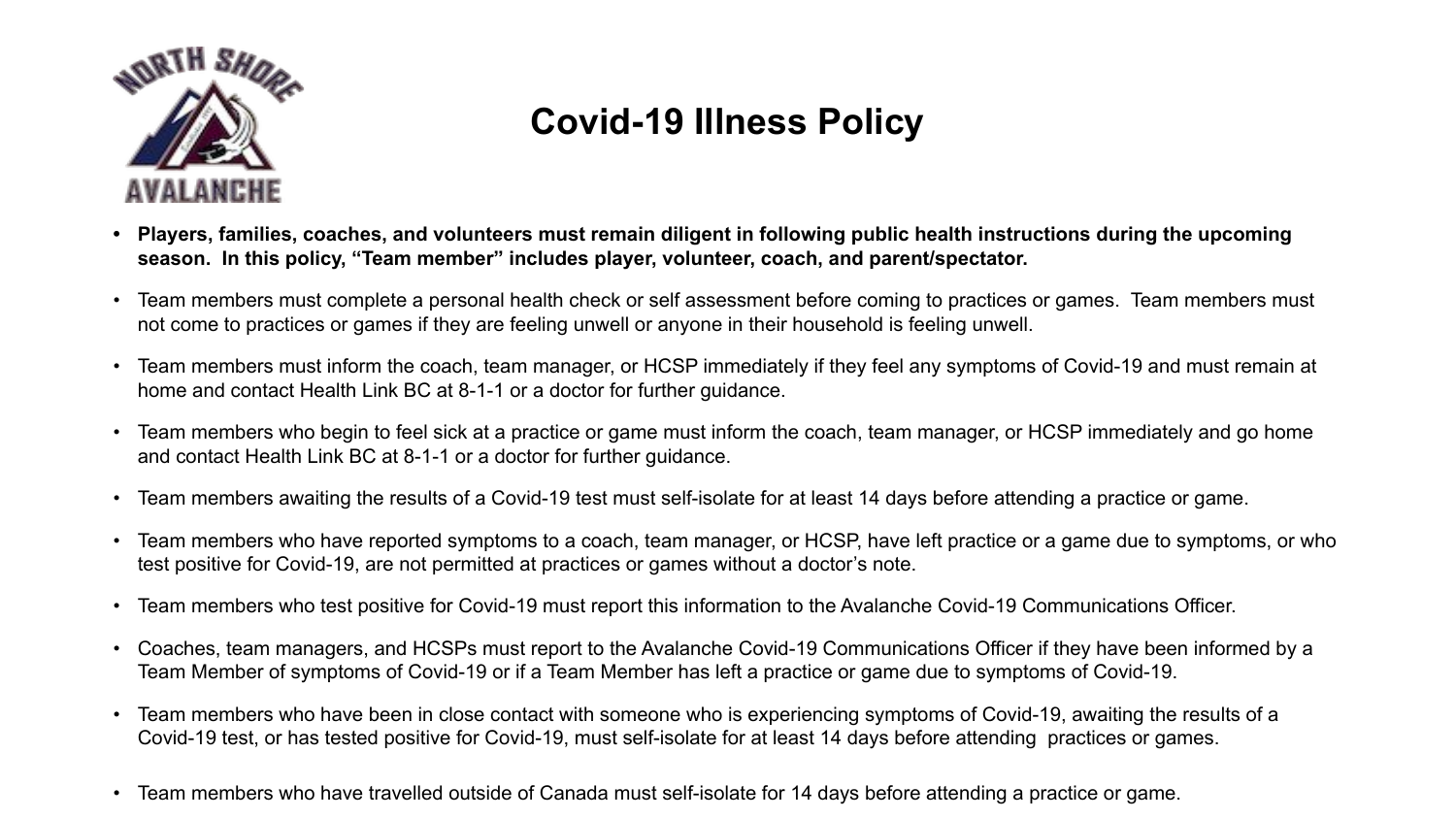

## **Resources**

- The NSFIHA will continue to following the advice of public health officials
	- **• Province of British Columbia**  [B.C.'s Restart Plan](https://www2.gov.bc.ca/assets/gov/public-safety-and-emergency-services/emergency-preparedness-response-recovery/gdx/bcs_restart_plan_web.pdf?bcgovtm=20200526_GCPE_AM_COVID_6__ADW_BCGOV_EN_BC__TEXT)
	- **Vancouver Coastal Health Authority [Covid-19 General Information](http://www.vch.ca/covid-19#:~:text=If%20you%20have%20general%20questions,call%208%2D1%2D1.)**

- Our Return to Hockey Plan is based on existing return to sport guidelines:
	- **• Hockey Canada** - [Return to Hockey Covid-19 Response Safety Guidelines](https://cdn.hockeycanada.ca/hockey-canada/Exclusive/return-to-hockey/downloads/HC_RTH_Safety-GUIDELINES_EN.pdf)
	- **• B.C. Hockey** - [Return to Hockey Member Plan](https://www.bchockey.net/Files/Return%20to%20Hockey%20Template%20for%20Members%20FINAL%20v10%202020-06-23.pdf)
	- **• ViaSport** - [Return to Sport Guidelines for B.C.](https://www.viasport.ca/sites/default/files/ReturntoSportGuidelines.pdf)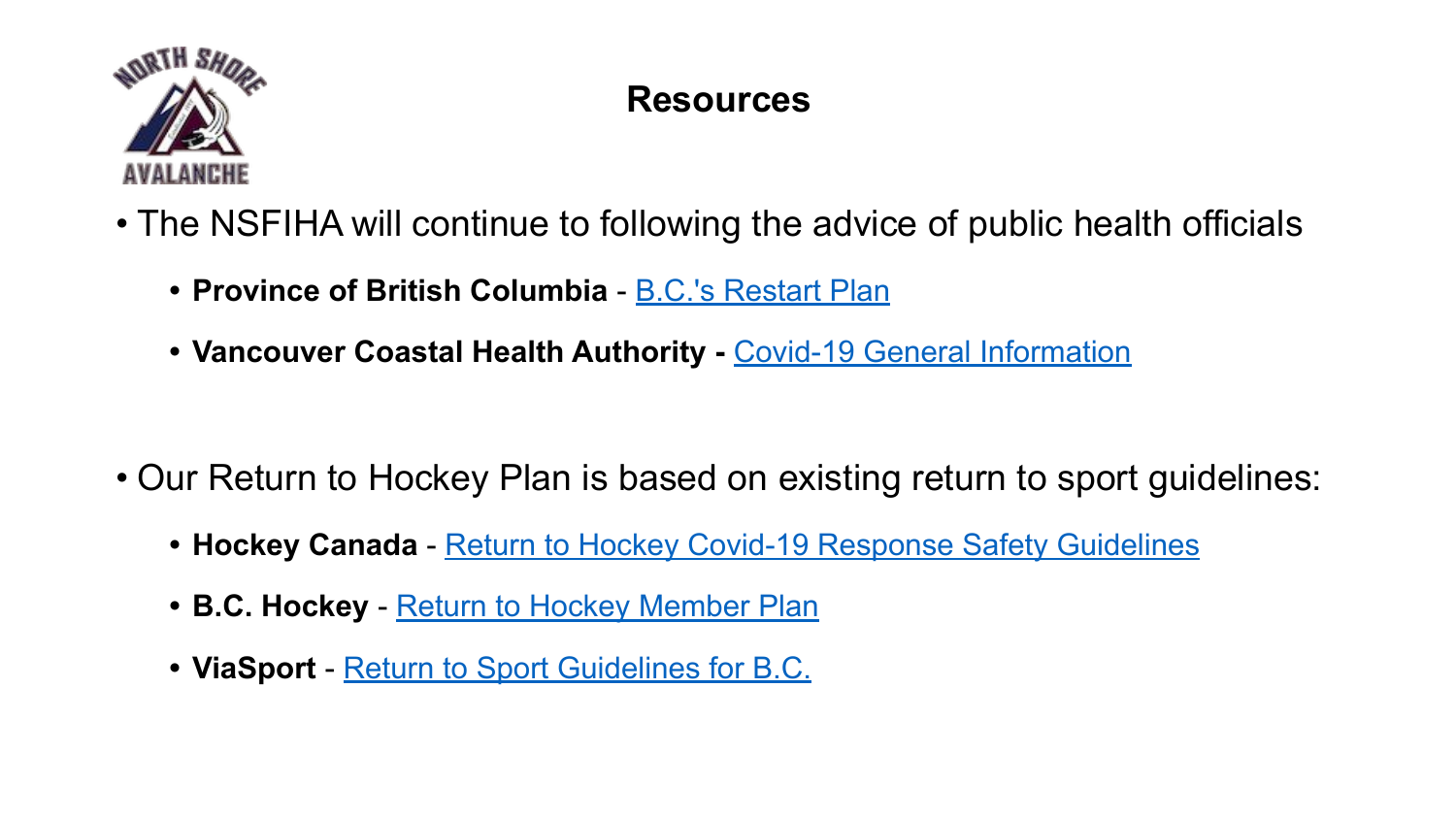#### **ViaSport – Sport Activity Chart**

|                                  | <b>Strictest Controls</b><br>Prior to May 19, 2020                                         | <b>Transition Measures</b><br>Approx. May 19th to Sept.                                                | <b>Progressively Loosen</b><br>Future date TBC                       | <b>New Normal</b><br>Future date TBC                              |
|----------------------------------|--------------------------------------------------------------------------------------------|--------------------------------------------------------------------------------------------------------|----------------------------------------------------------------------|-------------------------------------------------------------------|
| <b>Restrictions</b><br>in Place  | • Maintain Physical Distance (2m)<br>. No non-essential travel                             | • Maintain Physical Distance (2m)<br>. No non-essential travel<br>. No group gatherings over 50 people | Refer to PHO and local health<br>authorities                         | Refer to PHO and local<br>health authorities                      |
| Enhanced<br><b>Protocols</b>     | Increased hand hygiene                                                                     | · Increased hand hygiene.<br>· Symptom Screening in place                                              | Increased hand hygiene                                               | Increased hand<br>hygiene                                         |
| Facility                         | · Outdoor or within home<br>• Facilities and playgrounds<br>closed                         | • Outdoor is safest<br>· Indoor facilities slowly re-opening                                           | Outdoor/Indoor                                                       | Outdoor/Indoor                                                    |
| <b>Participants</b>              | Individual activities                                                                      | · Small Groups<br>• No or limited spectators                                                           | · Groups sizes may<br>increase<br>- Limited spectators               | · Large groups allowed<br>• No restrictions on<br>spectators      |
| Non-contact<br><b>Activities</b> | • Low risk outdoor activities can<br>occur (biking, running, etc).<br>• Virtual activities | · Fundamental movement skills<br>• Modified training activities, drills                                | Expansion of training<br>activities                                  | No restrictions<br>on activity type                               |
| Contact<br>Activities            | Should not occur                                                                           | · Should not occur<br>• Contact sports should look for<br>non-contact alternatives to training         | Introduction to pair or<br>small group contact skills                | No restrictions<br>on activity type                               |
| Competition"                     | Should not occur                                                                           | In club play or modified games may<br>slowly be introduced                                             | Interclub or regional game play<br>may be considered                 | Provincial competitions<br>and larger scale events<br>may return. |
| Equipment                        | No shared equipment                                                                        | · Minimal shared equipment<br>• Disinfect any shared equipment<br>before, during and after use         | · Some shared equipment<br>• Enhanced cleaning<br>protocols in place | Shared equipment                                                  |

\*Introduction of competitive activities should be in alignment with Sport Specific guidelines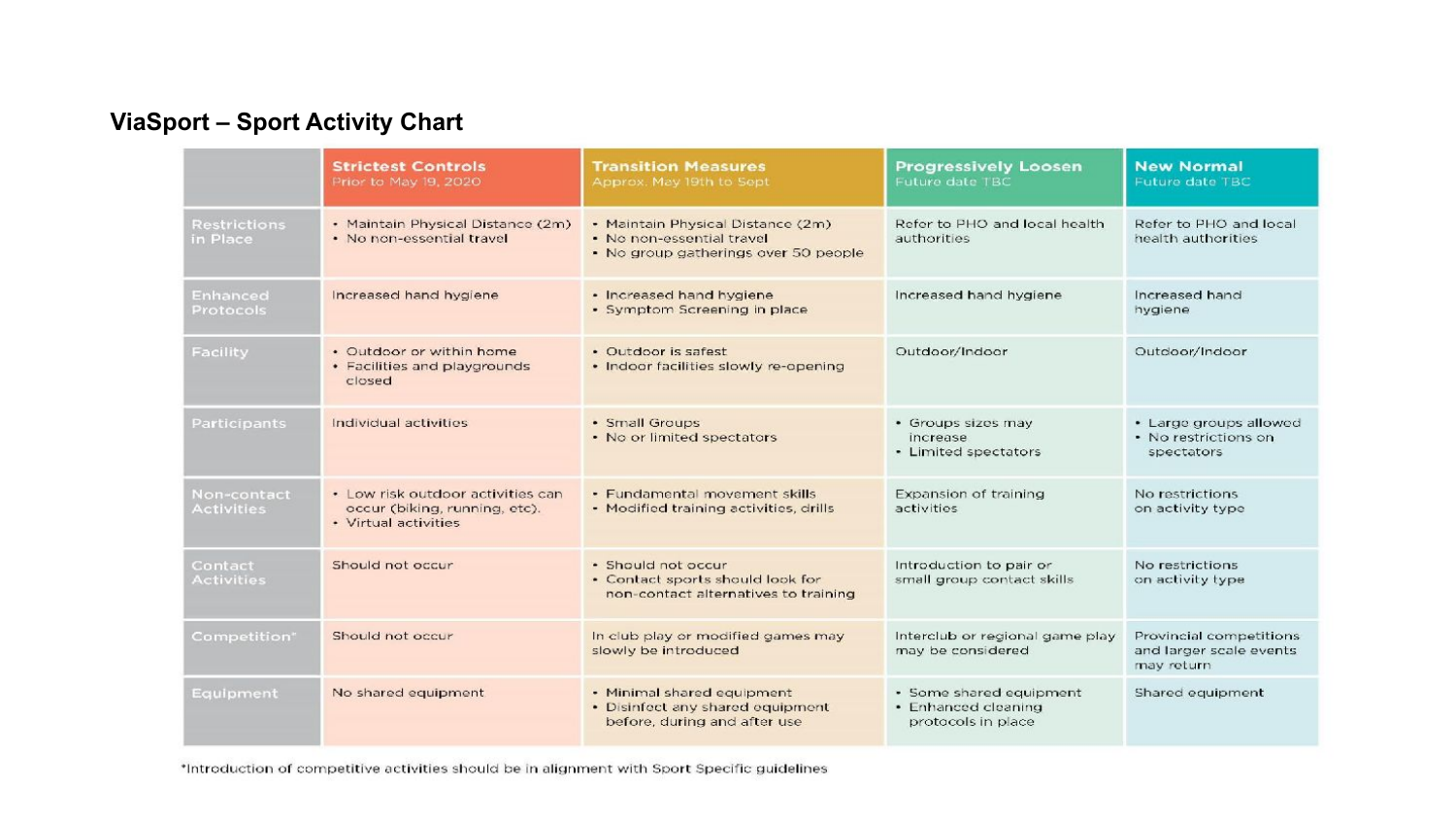

## **Key Considerations**

- We are currently in the "**Transition Measures**" stage, as defined by [ViaSport](https://www.viasport.ca/sites/default/files/ReturntoSportGuidelines.pdf)
- ViaSport may soon recommend we move to the "**Progressively Loosen**" stage
- Our plan will adjust accordingly and is subject to interpretation of ViaSport recommendations as well as the rules and regulations of our key partners:
	- [Canlan Ice Sports](https://www.icesports.com/itsplaytime/files/COVID%20SAFETY%20PLAN%20BC.pdf)
	- [Harry Jerome Arena](https://www.nvrc.ca/health-safety)
	- [Karen Magnussen Arena](https://www.nvrc.ca/health-safety)
	- [West Vancouver Arena](https://westvancouverrec.ca/general-information/health-safety)
- **• All plans are subject to change as a result of new information, guidelines, and/or local, provincial, or federal mandates**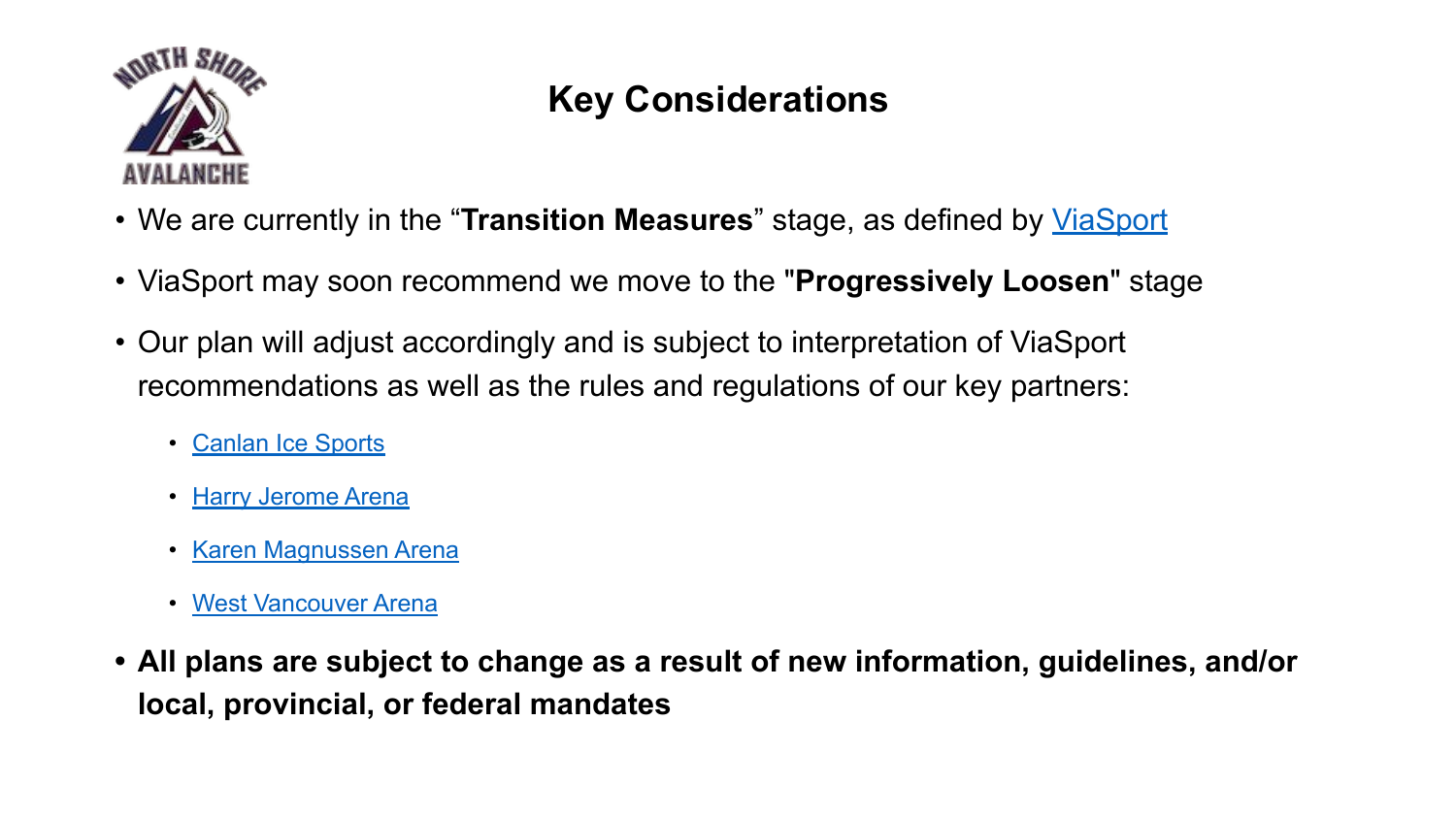

## **Key Considerations (cont.)**

- The risk of contracting Covid-19 at any defined stage or phase of activity is unknown.
- We cannot eliminate risk we do not fully understand, but we can work with our partners and families to take precautions based on the available information.
- We acknowledge that participants are accepting a level of risk.
	- We recognize that players, families, volunteers and coaches have family, school and work factors to consider and that those factors may affect their assessment and acceptance of risk.
- Although our arenas continue to open up and we are seeing models for modified games, which may or may not be possible this season, we cannot at this time rule out a step back to the "**Strictest Controls**" stage.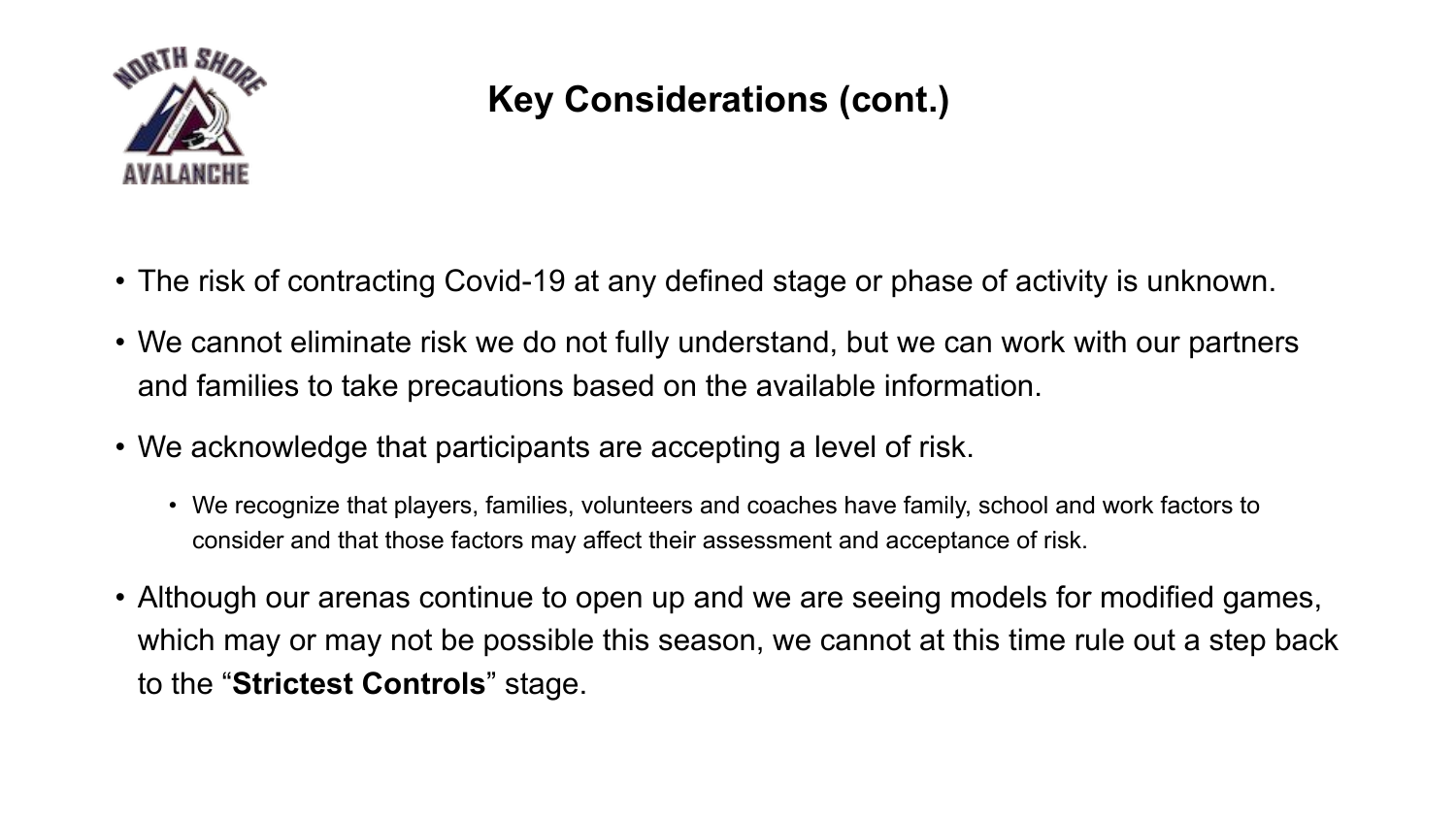

#### **What does this mean for the 2020-21 season?**

- The focus will be on player skill development, until at least we move into the next stage and modified games are permitted (e.g., 3on3, 4on4, continuous play, etc.).
- Participants will be required to read and sign a detailed participant agreement prior to the start of the season.
- Participants must abide by the rules and regulations of the specified arenas as well as NSFIHA policies and procedures, including but not limited to:
	- Not coming to the rink when you or anyone you have had close contact with exhibits any cold or flu like symptoms
	- Completing the required TeamSnap check in and health assessment process prior to attending all on and off ice sessions
	- Arriving at the rink ready to participate (recommend in full gear) hands should be washed and/or sanitized
	- Avoiding physical contact with others no hugs, hand shakes, high fives, etc.
	- Limiting spectators and time spent in arenas before and after designated ice times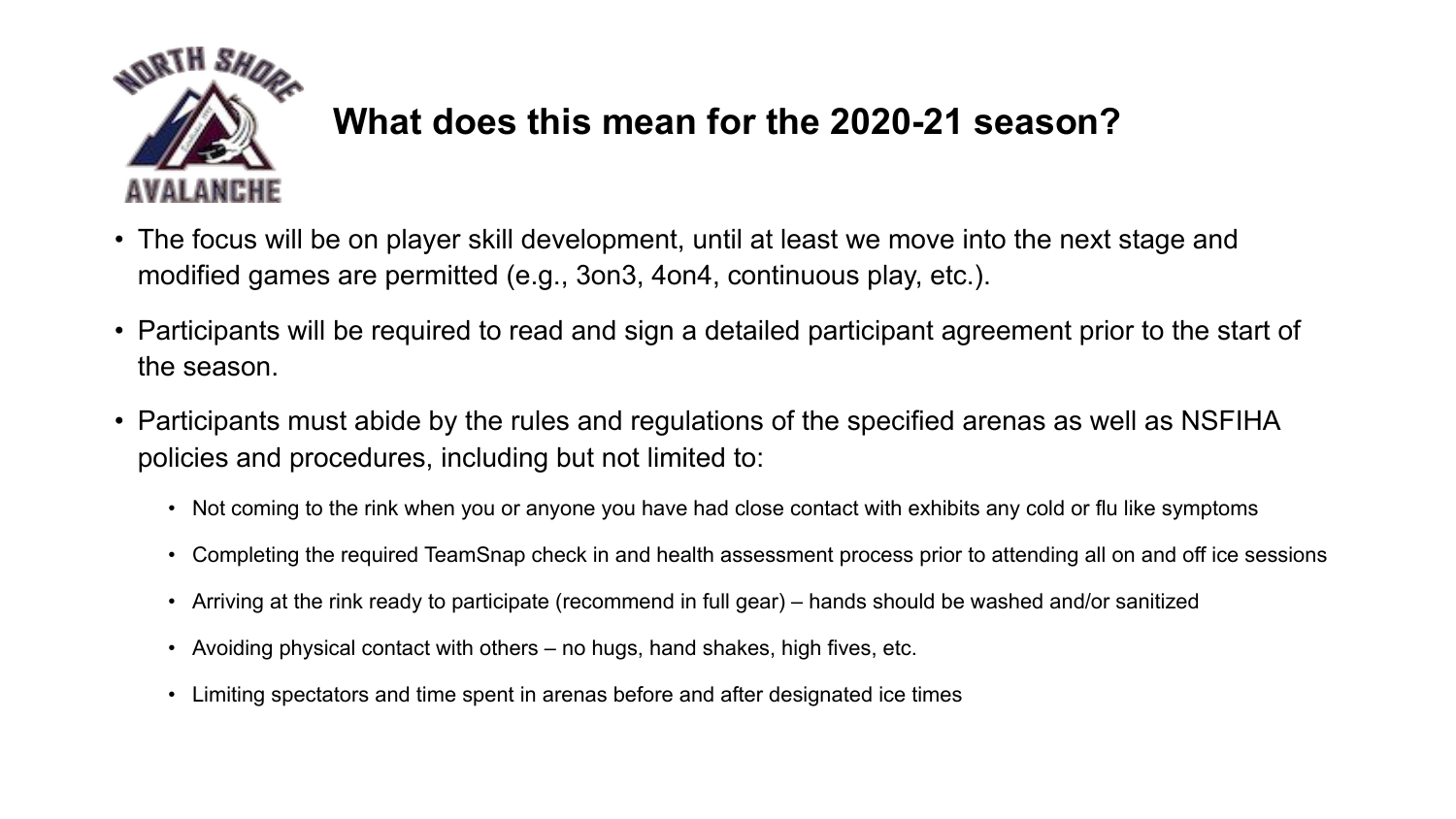

### **What does it mean for volunteers and coaches?**

- Coaches and the development coordinator will design on and off ice sessions that **promote physical distancing** and **emphasize individual skill development.**
- Participants will be required to practice physical distancing when possible.
	- Participants that fail to follow the instructions of arena personnel, coaches and volunteer will be required to leave the area.
- All approved coaches, on ice helpers, and volunteers will be required to wear a non-medical mask or face shield when physical distancing cannot be maintained (e.g., on the bench, in the room).
- In the event that first aid is required to be administered at a practice or game, all persons attending the injured player must first put on a mask and gloves.
- Coaches and volunteers may be required to work with arena staff to ensure high touch areas are disinfected after ice sessions.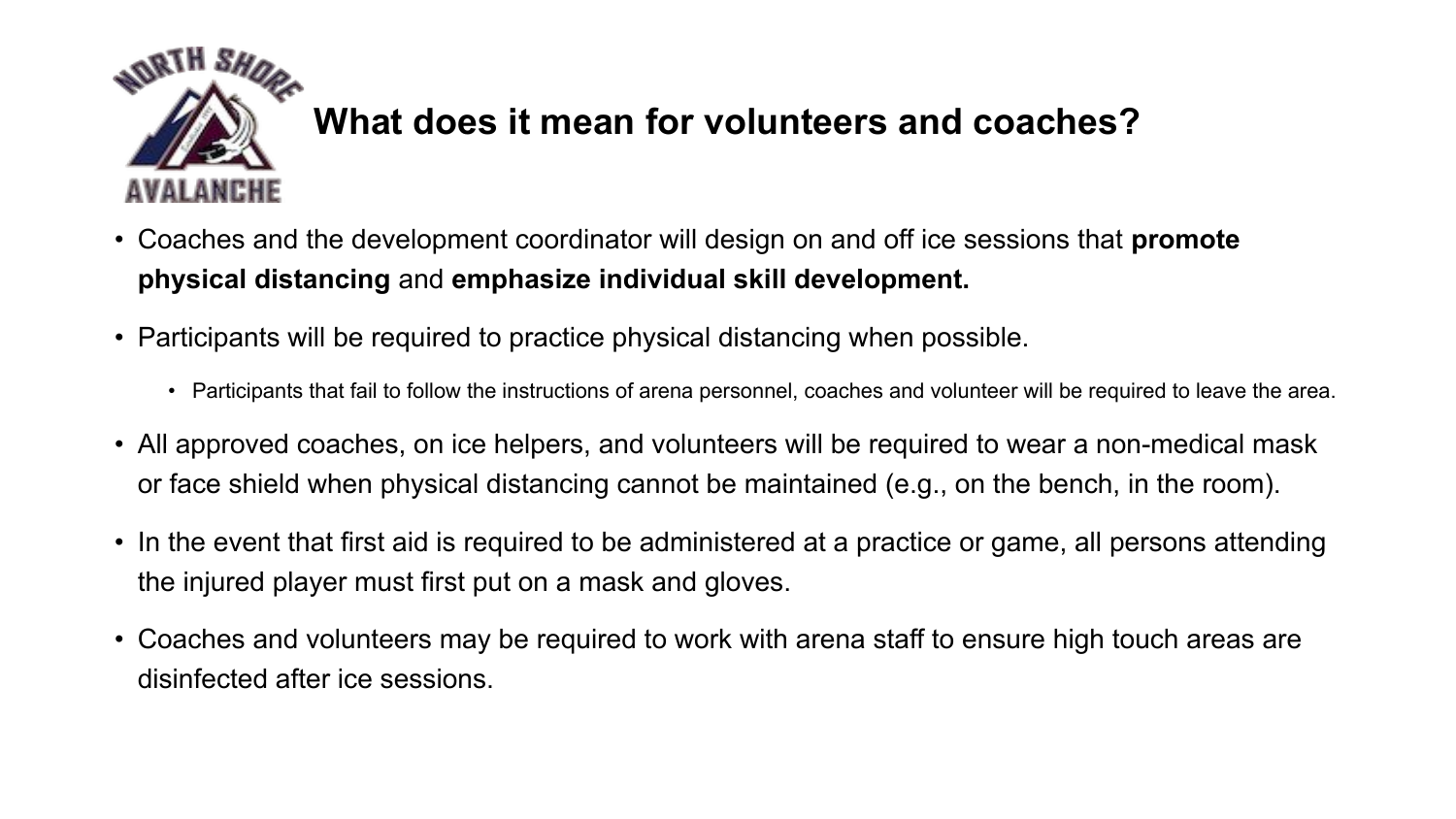

### **What does it mean for players and families?**

- Participants will be required to arrive and use the arena facilities (including the lobby, entrance and parking lot) as per the specified arena's rules and regulations. In addition:
	- We recommended players arrive dressed (in full gear) particularly younger players requiring assistance.
	- We strongly recommend that anyone accompanying a player into the arena wear a non-medical mask or face shield.
- In addition to health questionnaires required by the specified facility, participants will be required to complete a check-in and health assessment via TeamSnap prior to all on and off ice sessions.
	- Players will not be allowed to enter the arena if not confirmed on TeamSnap or they (their parent/guardian) cannot demonstrate they have completed the TeamSnap health assessment.
- At this time players are *not* required to purchase and wear a [full face shield](https://www.bauer.com/en-CA/hockey-helmets/facial-protection/concept-3-full-face-shield-visor-614879.html?cgid=Helmets-Facial#start=1), but we do encourage participants (players, on ice volunteers and coaches) to consider this option.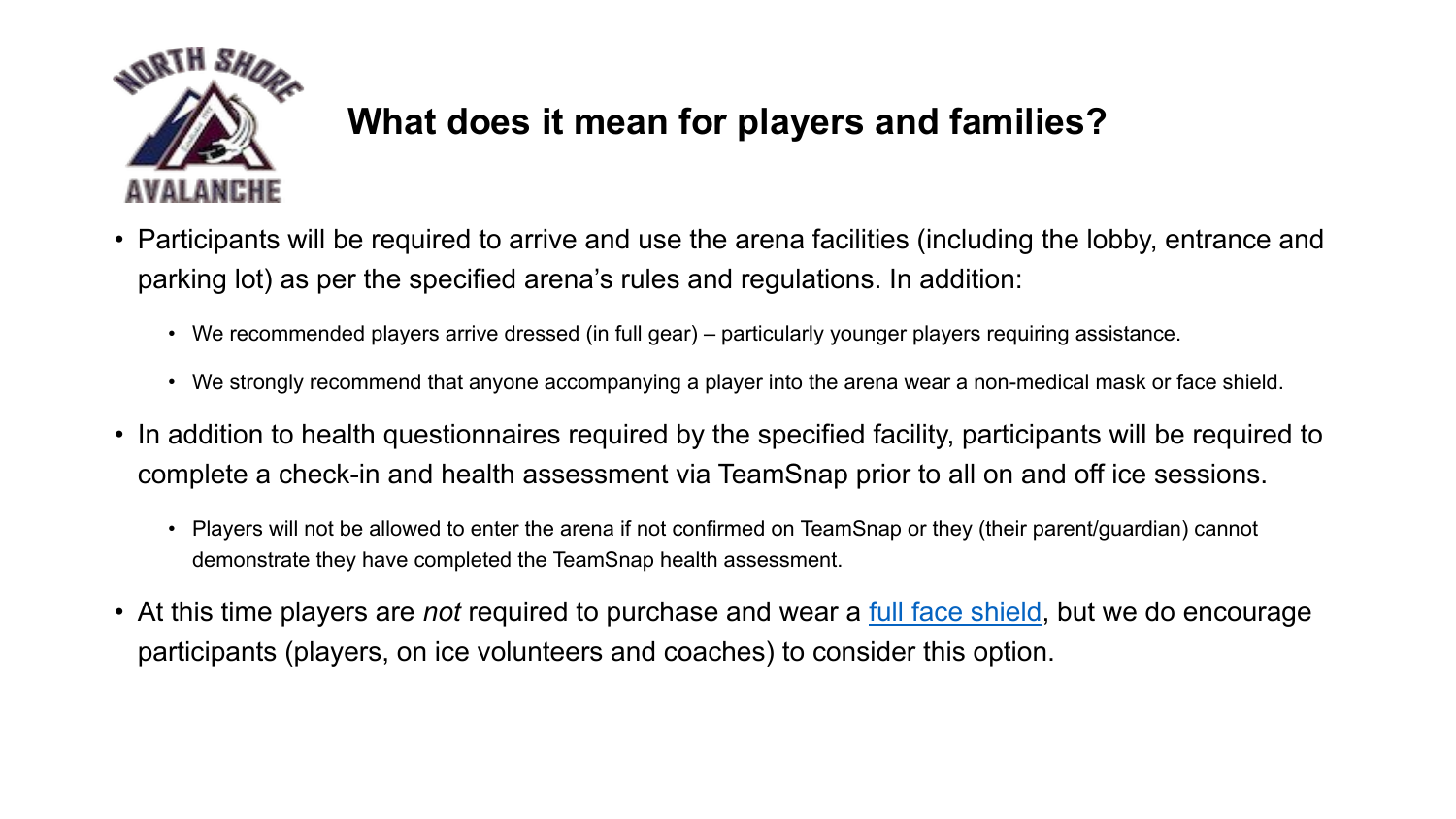

### **What does it mean for players and parents?**

- Proper hygiene is essential this season
	- Every player must have their own marked water bottle players will not be permitted on the ice without their own water bottle.
	- Absolutely no sharing of water, food, or equipment.
	- Players, parents, volunteers, and coaches should regularly wash their hands and may be required to use hand sanitizer prior to entering the arenas.
	- We also strongly recommend that participants regularly wash and sanitize their equipment.
	- Spitting and blowing the nose without tissue are absolutely forbidden.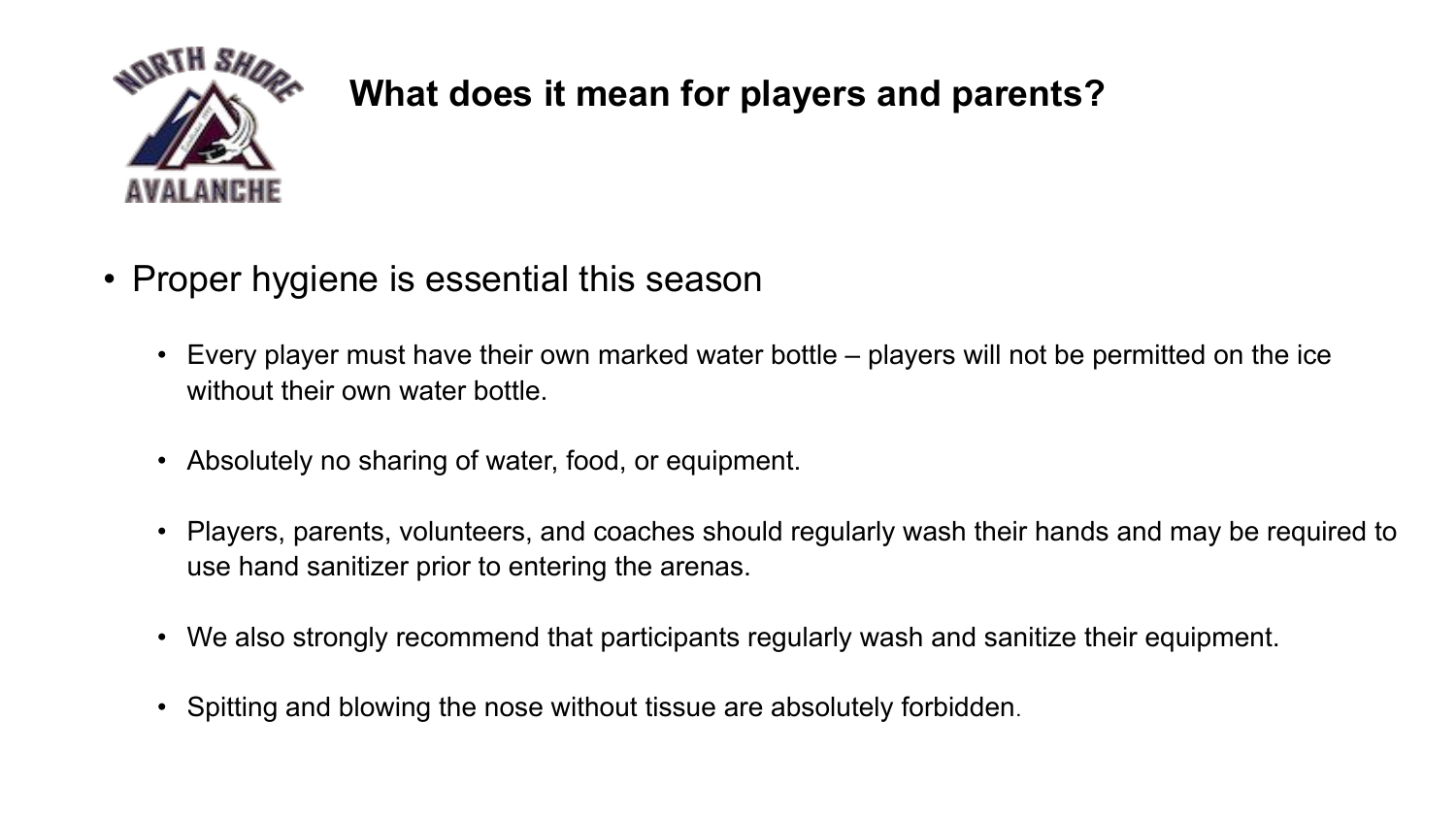

#### **Pre-season meetings and information**

- Prior to the start of all on-ice activities, you will hear from your team manager regarding current arena specific rules and regulations, including the following:
	- Facility requirements regarding access and use;
	- Restrictions on number of people allowed in public areas;
	- Areas that may not be accessible (e.g. main lobby, dressing rooms, viewing areas, washrooms);
	- If dressing rooms are not available, whether there will be a common area to put on skates, with marked physical distancing seating;
	- Cleaning processes in the facility, including frequency of disinfecting;
	- General facility rules specific to practicing good hygiene; and
	- Ice markings or other visible lay-outs in the building for physical distancing.
- As the situation evolves and new information becomes available, we will continue to update you on what it may mean for Avalanche hockey programming.